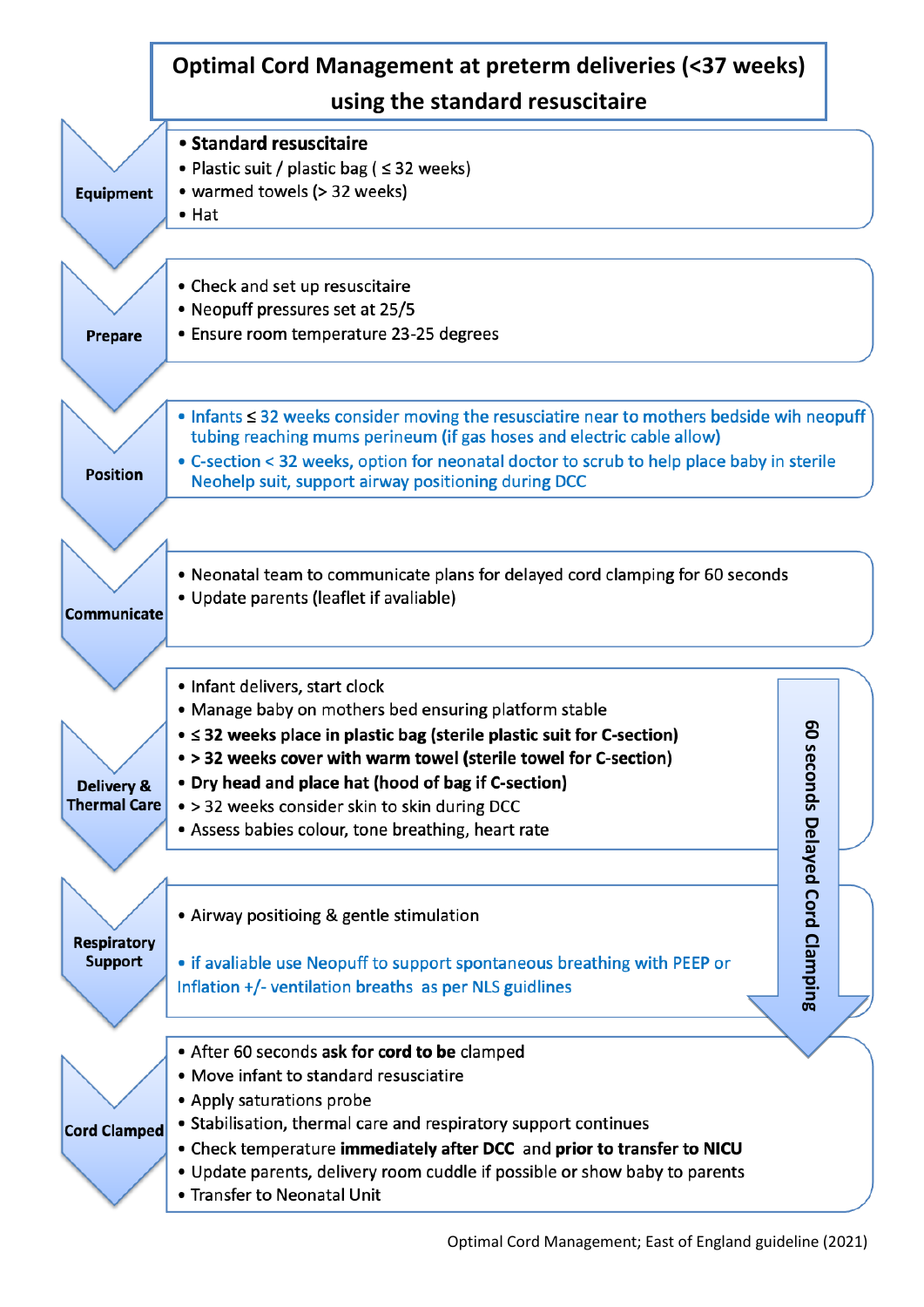# **Optimal Cord Management at all preterm deliveries <37weeks**

Deferred cord clamping (DCC) should be performed at all preterm deliveries, for 60 seconds if there are no contraindications.

*For babies ≤32 weeks - throughout this document highlighted in blue is the option to move the standard resuscitaire next to mother's bedside and support babies breathing with the Neopuff circuit. This is not essential, and deferred cord clamping can still be performed safely in this group without respiratory support.*

## **Duties and responsibilities for all staff**

- All multidisciplinary staff involved in the delivery of preterm babies should assist in facilitating the practice of deferred cord clamping
- If possible, parents should be made aware prior to delivery that deferred cord clamping will take place (parent leaflet available)

### **Responsibility of labour ward midwifes**

- Inform neonatal team of preterm delivery
- Ensure resuscitaire is in the room and set up with appropriate equipment including plastic bag / plastic suit (≤ 32 weeks)
- Ensure room environment and temperature optimal, record room temperature

### **Responsibility of NICU team**

- Ensure all eligible infants have DCC for 60 seconds, record length of deferred cord clamping and reason(s) if not achieved.
- For babies ≤ 30 weeks aim for maximum 60 seconds of DCC, for babies > 30 weeks DCC can be continued for up to 2 minutes
- *For babies ≤ 32 weeks who may need respiratory support consider moving standard resuscitaire over to mother's bedside and stretch Neopuff circuit across to mother's perineum.*
- Temperature check should be performed at 2 time points: 1) After 60 seconds of DCC complete when on standard resuscitaire 2) Before transfer to NICU

Appropriate measures should be taken to improve thermoregulation. Ensure optimal environment for preterm delivery, room temperature 23-25°C, fans off, pre warm towels and Neohelp suit / plastic bag on standard resuscitaire if possible.

### **Preparation**

- NICU nurse to attend all preterm deliveries ≤ 32 week to support DCC
- Ensure resuscitaire & equipment checked
- Use plastic bag / Neohelp suit routinely for all babies ≤32 weeks, for babies >32 weeks cover with warm towels, skin to skin if appropriate (warm towels under resuscitaire radiant heater)

### **Communication**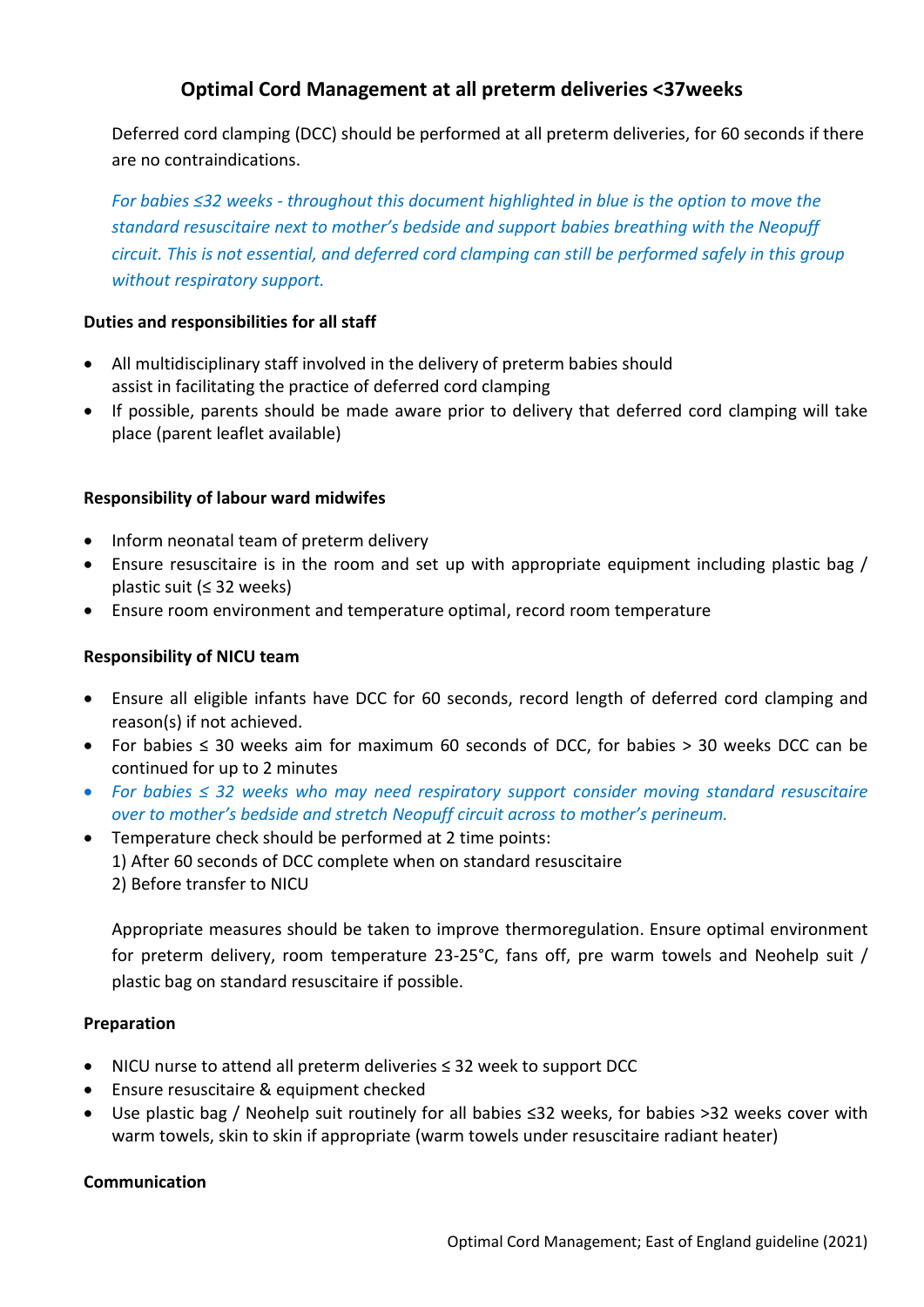- NICU doctor to inform all staff that DCC will be done and check for contraindications
- DCC to be mentioned during WHO checklist in theatres (for section)
- Inform parents that DCC will be done (parent leaflet)

#### **Layout:**

- *For babies ≤ 32weeks consider moving the standard resuscitaire over to mother's bedside and stretch Neopuff circuit across to mother's perineum and agree position with obstetric / midwifery team*
- *In section, neonatal doctor may scrub and assist in placing the baby in the sterile plastic suit or wrap and to support in airway positioning.*

#### **Role allocation in set up**

| <b>NICU nurse</b>                                                                                                                                      | NICU doctor/ANNP                                                                                                                                                                                                 |  |  |
|--------------------------------------------------------------------------------------------------------------------------------------------------------|------------------------------------------------------------------------------------------------------------------------------------------------------------------------------------------------------------------|--|--|
| Ensure resuscitaire is checked<br>appropriately and pre warmed,<br>Prepare Plastic bag / Neohelp suit<br>for babies $\leq$ 32 weeks and warm<br>towels | Check resuscitaire & equipment,<br>pressures set at (25/5)<br>Communicate to team and parents<br>regarding DCC<br>Agree positioning of the<br>$\bullet$<br>resuscitaire, if moving, next to<br>mother's bedside. |  |  |
| <b>In Theatre</b>                                                                                                                                      | <b>In Theatre</b>                                                                                                                                                                                                |  |  |
| If required open Neohelp suit or<br>sterile plastic wrap and pass to<br>scrubbed obstetric team<br>Ensure towels warming                               | Continual assessment from end of<br>bed whilst obstetrician places baby<br>into bag                                                                                                                              |  |  |
|                                                                                                                                                        | Option to Scrub                                                                                                                                                                                                  |  |  |
|                                                                                                                                                        | Help to place baby into sterile<br>Neohelp suit or sterile plastic wrap<br>Airway positioning, gentle<br>stimulation and assessment                                                                              |  |  |